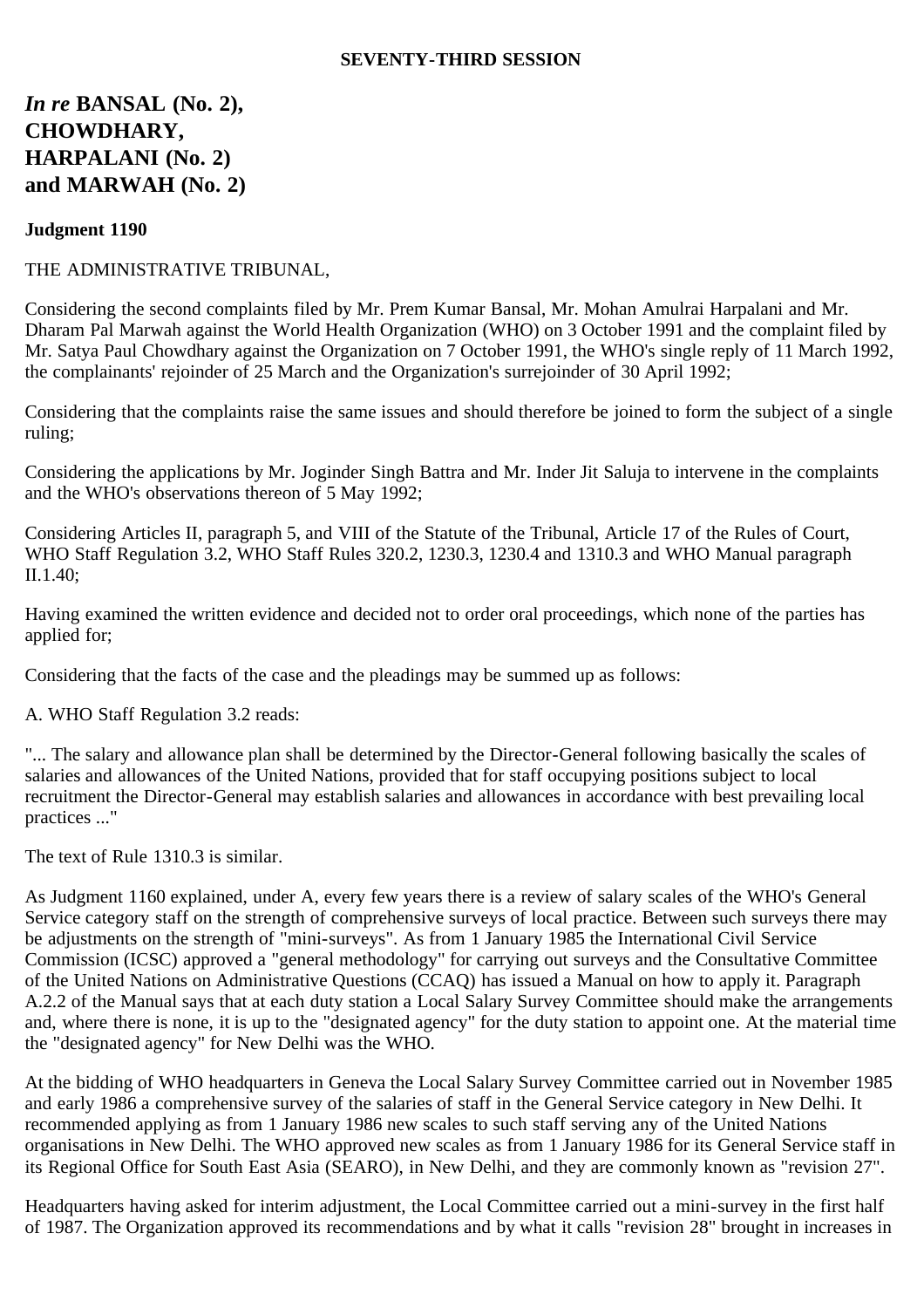salary for the General Service staff of SEARO as from 1 January 1987.

The nine complaints which the Tribunal joined and ruled on in Judgment 1160 of 29 January 1992 challenged both the 1986 and the 1987 scales. That judgment held the challenge to the 1986 scales to be irreceivable but quashed decisions that the Director-General had taken applying the findings of the 1987 survey and ordered him to take a new decision in the light of the judgment.

The Local Committee carried out a second mini-survey in 1988, again purporting to follow the general methodology and the CCAQ Manual. WHO headquarters having approved the Committee's findings, SEARO announced new scales in a memorandum headed "revision 29" and applied them as from 1 April 1988. The WHO explains that the reasons for picking that date instead of 1 January 1988 were that one of the "comparator" local employers had put salaries up only as from April and an earlier effective date would have precluded counting that increase, and that the Indian Government had made tax changes as from 1 April.

The new scales provided for a 9.2 per cent increase in salary at grades ND.1 to ND.6. The application of the same increase to salaries at higher grades would have meant an actual increase of only 0.9 per cent for ND.7 and none at all for ND.8 and ND.X because of "negative indexation" (a measure which is described in Judgment 1160, under A); instead a real increase of at least 3 per cent was paid to staff at those grades.

By a further memorandum which it issued to General Service staff on 1 February 1989 the Organization announced amended scales known as "revision 29, amendment 1". They brought in interim adjustments that were again to apply as from 1 April 1988 and it is they that are at issue in this case. Although the average increase was still 9.2 per cent, the inter-grade differentials were altered. Salaries were put up by 8.9 per cent at grades ND.1 to ND.6 and by 14 to 16 per cent (again subject to negative indexation) at higher grades. The number of steps in grades ND.5 to ND.8 was increased to 18.

Many of the General Service category staff in New Delhi objected to the new scales in revision 29, amendment 1, as well. Over thirty of them, including the complainants, filed appeals with the Regional Board of Appeal, also at New Delhi: Mr. Bansal did so on 3 April 1989, Mr. Chowdhary, Mr. Harpalani and Mr. Marwah on 5 April. All four were at grade ND.7 at the material time. The grounds for their appeals were incomplete consideration of the facts; failure to observe the WHO's rules, the terms of their appointments, the methodology and the CCAQ Manual; misapplication of the WHO's post classification standards; and personal prejudice. Each appellant sought in substance the quashing of the application to himself of the scales in revision 29, amendment 1, damages for moral injury and costs.

Five Regional Boards were set up to hear different groups of appeals. They reported on 18 January 1990. Though they found no evidence of personal prejudice, they were unanimous in holding that the Organization had acted in breach of the methodology and the Manual and had had no "rational basis" for issuing the scales in amendment 1, which "violated the rights acquired by the staff members" under revision 29. They recommended "a uniform across-the-board increase of 9.2 per cent without any negative indexation" for all General Service category staff in New Delhi as from 1 April 1988; the restructuring of the scales so as to keep the same number of salary steps as before in all grades and maintain "inter-step and inter-grade differentials" in line with the methodology and the Manual; the redetermination of step 1 of grade ND.X; and the review of salaries of staff in ND.7 and in particular the matter of the grant of additional steps.

The Regional Director rejected those recommendations in letters which he sent the appellants on 19 April 1990. Just under thirty New Delhi staff, again including the complainants, filed appeals on 11 May 1990 with the headquarters Board of Appeal pressing their original pleas and claims.

In its report of 29 April 1991 the Board concluded, with one dissenting opinion, that, though there had been neither personal prejudice nor misapplication of the rules and classification standards, the full facts had not been considered. It expressed surprise at the Organization's "high-handed approach", as shown for example in its failing to explain the changes made by amendment 1 of revision 29. It held that only a comprehensive survey afforded a proper opportunity for structural change. It recommended granting all the General Service staff in New Delhi as from 1 April 1988 9.2 per cent increases - which it held that the mini-survey had suggested they were entitled to subject only to the "negative indexation" that had been in force at that date. It also recommended awarding reasonable costs.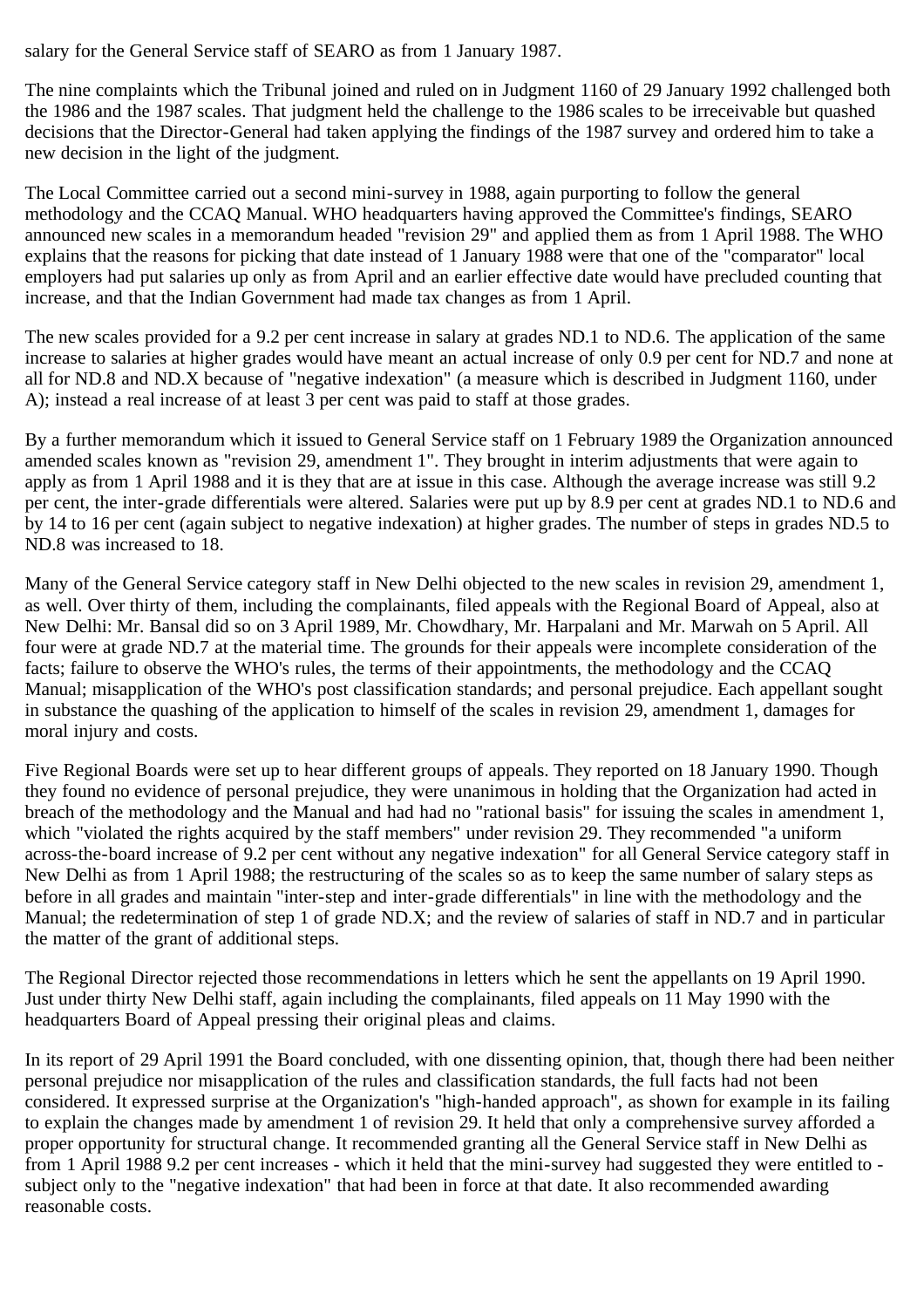In letters of 12 July 1991 the Director-General informed the appellants that, though he understood why the Board had made its recommendation for the 9.2 per cent increase, he rejected it because it would mean little or no increase in salary for grades ND.1 to ND.6 and "significant recoveries" from staff in grades ND.7 to ND.X. He agreed to meet reasonable costs.

Those are the final decisions the complainants are impugning.

B. The complainants give a detailed account of the second mini-survey and of the appeal proceedings and submit that for several reasons the decisions they impugn are unlawful.

(1) In the complainants' view those decisions were in breach of WHO Manual paragraph II.1.40.1, which says that staff shall receive equal pay for equal work. Under the 1988 scales the complainants were, they say, paid less than others to whom they were senior in grade and in length of service. Each of them cites by way of example cases of junior staff who as from 1 April 1988 were paid more than himself. Such treatment harmed their material interests and caused them distress and humiliation. It was also in breach of Staff Regulation 3.2, which requires that the salary levels of staff shall be determined "on the basis of their duties and responsibilities".

(2) The Organization misapplied paragraphs 59, 60 and 62 of the methodology and Part II.D.5.3 of the CCAQ Manual. Both documents provide that each grade shall ordinarily have between 9 and 12 steps, excluding longevity steps, and that the number of steps shall not change between comprehensive surveys. The adjustments in revision 29, amendment 1, were flawed in that the number of steps in the complainants' grade, ND.7, was increased from 15, in revision 28, to 18. That increase caused them injury because the financial value of each step in their grade fell accordingly.

Secondly, the methodology and the Manual provide that the "inter-grade differential", i.e. the difference in percentage between grades, should be between 15 and 35 per cent. The differentials in the new scales ranged between only 10 and just over 18 per cent.

Thirdly, the methodology stipulates that the "inter-step differential" shall be between 3 and 5 per cent of step 1 of the grade and uniform throughout the grade. The new differentials diminished in terms of percentage from step to step and were under 3 per cent in the higher steps.

Fourthly, both methodology and Manual prescribe an "across-the-board increase" if the mini-survey so warrants. Yet revision 29, amendment 1, applied different percentages of increase to different grades.

The complainants observe that the Regional Boards' conclusions supported their contentions and in particular rejected the WHO's view that creating more steps was a proper solution to the problem of keeping some staff at the top of their grade for too long.

(3) There were flaws in the proceedings before the headquarters Board of Appeal.

(a) The Board's chairman issued an unsigned notice on 7 May 1990, before the Board had even received some of the full statements of appeal, to say that since processing all the appeals "would require an enormous amount of time and work" he would "accept only one", Mr. Marwah's, the first to have been filed. Only in response to protest did the chairman back down, in a letter of 12 June from the secretary to the Board, and accept the other appeals.

(b) The Board took almost a year to report, though Rule 1230.3.3 requires it to do so within 90 days of the filing of the full statement of appeal. The Director-General took 74 days to decide on the Board's recommendations, though 1230.3.2 requires him to do so within 60. The Regional Boards were also dilatory in reporting and the Regional Director in taking his decision.

(c) In her letter of 12 June 1990, mentioned in (a) above, the secretary to the headquarters Board invited the appellants to exercise their right, under Rule 19 of the Board's Rules of Procedure, to object to not more than two of the proposed members of the Board. By a letter of 9 July Mr. Bansal informed the secretary of his objections to two of them and of his preference for alternate members. Yet the Board that heard his complaint did not include those members. Since he never waived his objections, that was a serious flaw.

(4) The headquarters Board recommended a 9.2 per cent increase for everyone and made it "subject only to negative indexation". The increase should have been 14 per cent, and negative indexation is not provided for in the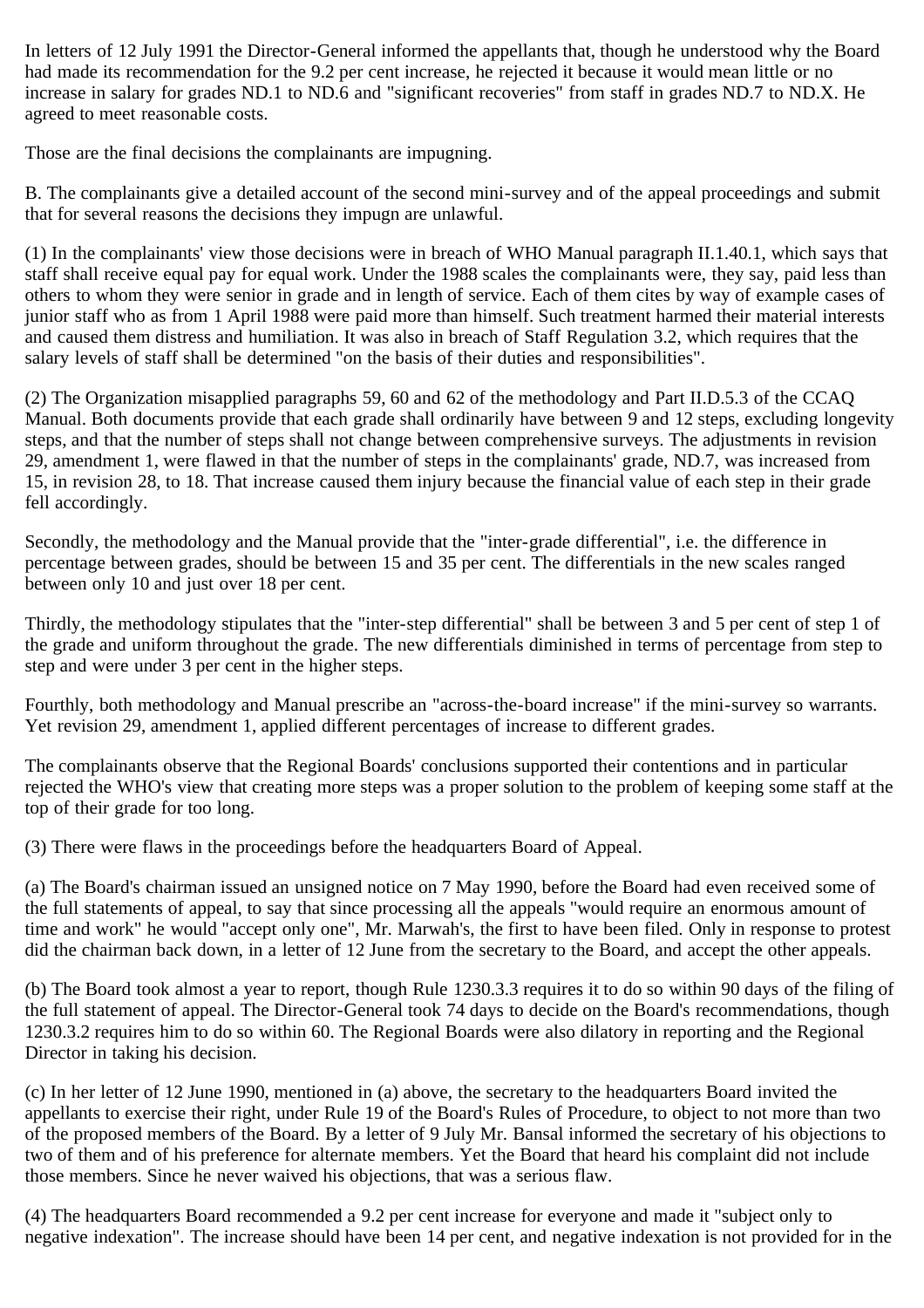rules.

(5) The impugned decisions show personal prejudice. In Judgment 495 (in re Olivares Silva) the Tribunal held that the first and greatest safeguard against prejudice was procedural requirements, whose "main object is to exclude improper influences". In this case several procedural requirements were overlooked.

One recommendation by the Regional Boards was that the salaries of ND.7 staff should be redetermined by granting additional steps as from 1 April 1988 so that the differentials between their salaries and those of staff junior in grade and in service should be equivalent to at least one step in ND.7. That would have been in line with Rule 320.2, which says that on promotion a staff member's base salary shall be at the lowest step in his new grade that gives him an increase "at least equal to that which would have resulted from the granting of two steps" in his former grade. Yet the Organization could not agree even to that.

Each of the complainants asks the Tribunal to order the WHO (1) to "refix [his] salary effective 1 April 1988 so that the difference in his salary when compared to staff junior to him in every respect is equivalent" to not less than one salary increment in his grade and (2) to restructure revision 29, amendment 1, in accordance with the methodology and Manual "after providing a 14 per cent increase in the ND.7 grade"; or (3) - in lieu of (1) and (2) to pay him 5,000 United States dollars in damages for material and moral injury; and (4) to pay him \$2,000 in costs.

C. In its replies the WHO gives its own version of the facts that have prompted the dispute and submits that the complainants' pleas are devoid of merit.

(1) "Negative indexation", which means "freezing" the salaries of higher General Service grades, does not offend against the principle of equal pay for equal work. According to revision 29, amendment 1, grades were still properly structured according to a rising scale: for example salary was higher at the lowest step of grade ND.X than at the lowest step of ND.8 and higher at step 10 of ND.7 than at the same step of ND.6. Equal pay was paid for the performance of duties classified in the same grade, whatever the grade might be. Although some staff in the higher grades fared less well than others, that was the inevitable effect of indexation: an interim increase applied in full to grades in which salaries were not "frozen" but only in part, if at all, to grades in which they were. But that was no impairment of the principle of equal treatment in Manual paragraph II.1.40.1. At headquarters in Geneva many General Service staff earn more than Professional category staff.

(2) The methodology offers mere advice and guidance and allows for a flexible approach that may take account of local circumstances. That is plain from its use of terms like "desirable", "should" and "normally". So the Organization was free, for example, to adopt inter-grade differentials outside the range of 15 to 35 per cent. It was also right to increase the number of steps within grades because the comprehensive 1986 survey had already revealed that local employers gave more than 15 and the increase in steps improved the lot of General Service staff who had reached the top of their grade and so could get no further increment.

As measured not in percentages but in actual amounts, the inter-step differentials remained uniform in each grade in the 1988 salary scales. What the methodology requires is that the amounts be uniform; it is therefore impossible for the percentages to be uniform as well.

The 1986 survey revealed that, although in grades ND.1 to ND.4 salaries were in line with the best prevailing local rates, in ND.5 and above they were higher. Since there was therefore no question of increasing them the scales of 1985 continued to apply unchanged to those higher grades and the inter-step differentials therefore held good.

It is mistaken to allege that an "across-the-board increase" is to be granted as a result of each interim adjustment. True, the methodology says that salary increases intended to reflect trends in local pay "should normally be expressed as a single percentage" not affecting inter-grade and inter-step differentials, and the CCAQ Manual too provides that such increases "would normally be in the form of a single across-the-board percentage" which would not alter such differentials. But the Manual adds that there may be a flexible approach if it serves better the fundamental purpose, which is to reflect the best local rates of pay. The term "normally" also allows of flexibility.

(3) It is not for the WHO to defend the decisions on matters of procedure taken by an independent body like the headquarters Board. But it was only reasonable for the Board to join all the internal appeals, since they raised the same issues of fact and of law, and therefore to have the same composition when examining all the appeals, despite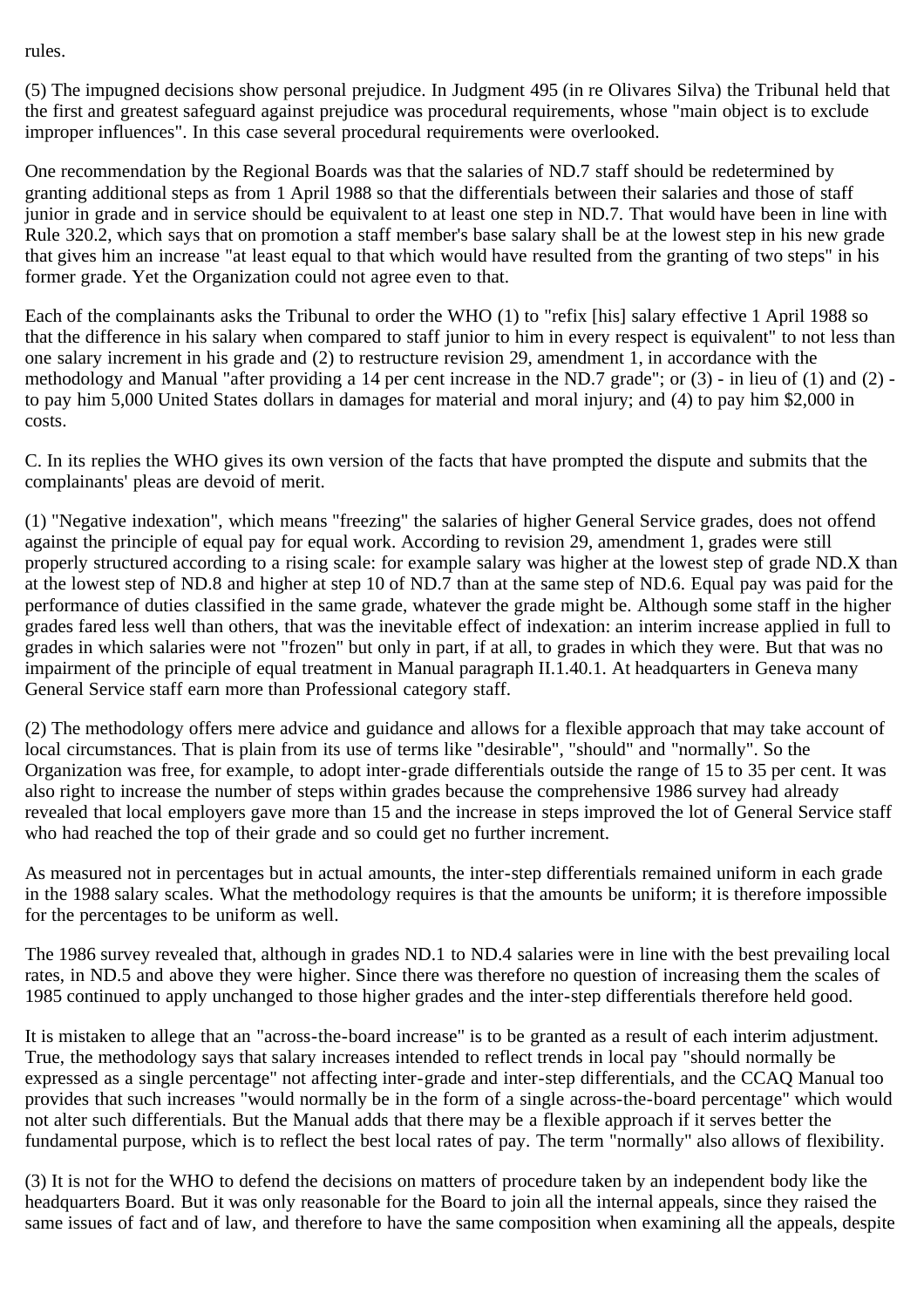any preference expressed for alternate members.

(4) Negative indexation is a practice aimed at keeping salaries in line with the best local rates. Applying it in this instance caused the complainants no financial loss. There are precedents for applying it in the United Nations system both to the General Service and to the Professional categories of staff. It is only reasonable that there should be no express provision for it in the WHO's written rules since it is a practice the Organization will follow only when sound financial management and good staff relations so require. The practice is no less lawful for not being embodied in the rules. It is immaterial that the methodology and the CCAQ Manual do not provide for it since those texts are not binding in law anyway.

(5) It is absurd to suggest that the findings of a mini-survey intended to update salary scales could be tainted with personal prejudice against the complainants. Judgment 1160 dismissed similar allegations about the 1986 and 1987 surveys.

The WHO submits that the mini-survey duly followed the procedure set out in the methodology and the Manual and complied with its own rules and practices. It abided by the precedents set in earlier mini-surveys. The staff representatives were given every opportunity to take part throughout, although for reasons of their own they chose not to attend some of the Local Committee's meetings. Moreover, the complainants suffered no financial loss on account of the application to them of the resultant salary scales.

D. In their rejoinder the complainants submit that much of the WHO's reply to their complaints is irrelevant, evasive or gratuitous and they enlarge on their earlier pleas.

They press their objections to the composition of the headquarters Board of Appeal. They observe that in his letter of 1 October 1991 to Mr. Bansal the Director-General said that "in strict compliance with Staff Rule 1230.4.3, a staff member appealing to the Board has a right of objection to the composition of the Board. However, since the appeals have the same purpose and rest on the same pleas ... I understand the decision of the Board to join them for the purpose of making a single recommendation". In its reply the WHO changes tack and says it does not have to defend the Board's action. In fact the complainants were invited to exercise their right to object to its composition, and to ignore any such objections was a serious procedural flaw.

The complainants affirm that breach of the principle of equal pay for equal work is plain from the figures given in their original brief. It is immaterial, in their view, whether the breach was due to a "freeze" or to some other action by the Organization. The treatment of General Service category staff at headquarters in Geneva is also irrelevant: what matters is to adapt salary scales according to trends in the best rates of pay prevailing in New Delhi.

By a decision of 10 December 1991 the Regional Director agreed, on the recommendation of the Regional Board of Appeal, to redefine the salary of Mr. J.S. Narula, an ND.6 staff member of SEARO, by awarding him two salary increments so that he should not suffer financial loss on account of promotion. That shows that the Regional Director may use his authority to take corrective measures to safeguard the principle of equal pay for equal work. Under the 1988 scales the complainants were paid, simply because they had been promoted, lower salaries than juniors in grade and service. Not to take similar corrective action in their case is discriminatory.

The complainants submit that, since Judgment 1160 set aside decisions applying the findings of the 1987 salary survey as reflected in revision 28, the implication is that the findings of the 1988 survey are invalid as well: revision 29, amendment 1, cannot hold good now that the Director-General has to take a new decision on the scales that it is based on. The WHO's plea that the 1988 survey complied with the methodology and the CCAQ Manual has therefore become irrelevant. Since the Tribunal has held that the 1987 survey, and by implication the 1986 one, were not properly carried out, the 1988 one must have been flawed too in that it followed the same methods and procedure.

The complainants explain why they regard the WHO's pleas in defense of negative indexation as unsound and develop the objections to it as summed up in Judgment 1160, under B and D. They also press their pleas of personal prejudice and breach of the Staff Rules.

E. In its surrejoinder the Organization submits that the rejoinder goes over much-trodden ground and raises no new issue of fact or law that calls for any development of its reply. It points out, however, that the complainants are guilty of distortion in inferring from Judgment 1160 that the 1986 salary survey was not carried out in accordance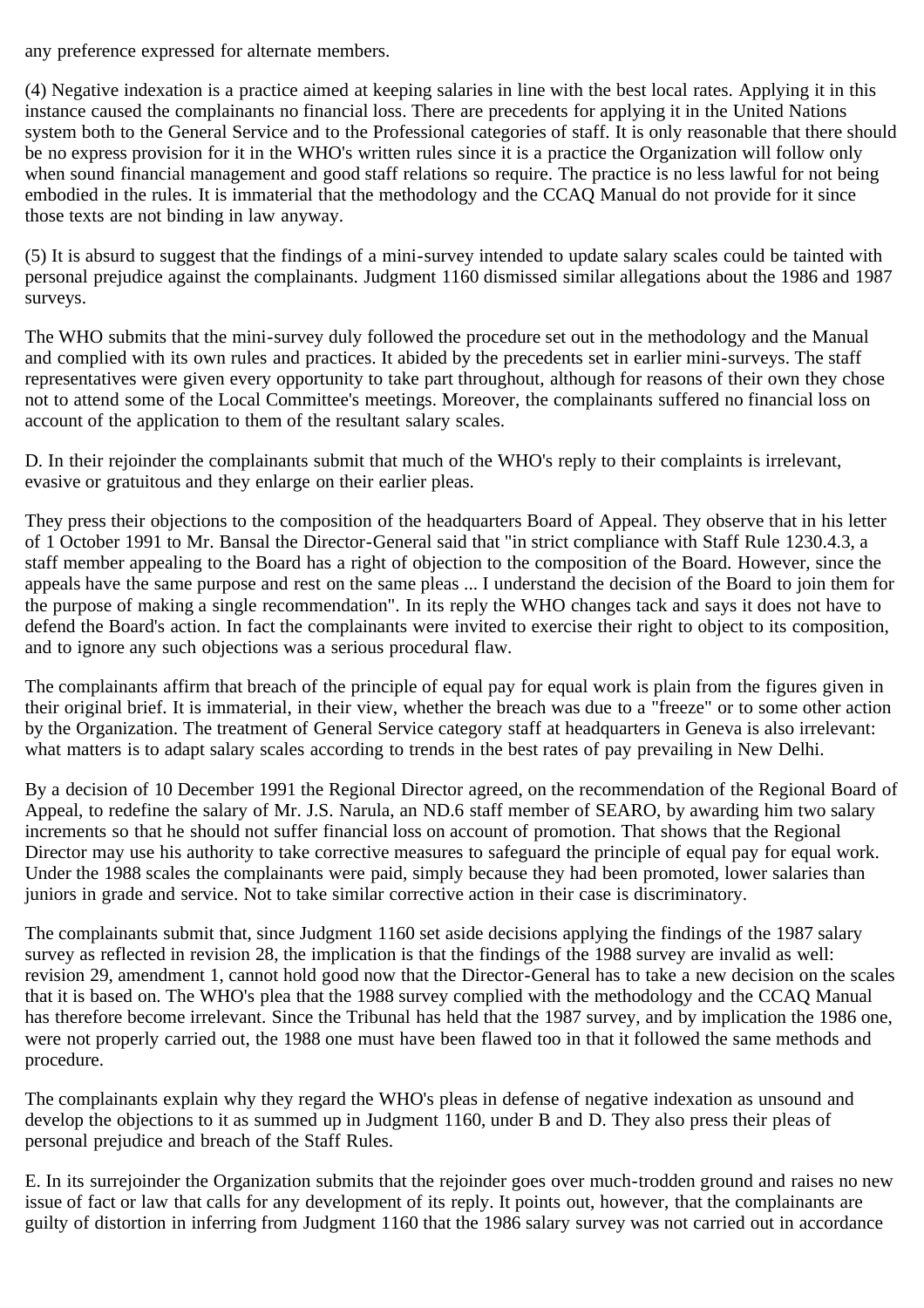with the methodology and the Manual. All that the Tribunal said - under 12 - was that it would "proceed on the assumption that the 1987 survey was not properly carried out". It did not rule on the merits of the 1986 survey at all because it upheld the Organization's objections to the receivability of the earlier complaints on that score.

The WHO observes that the Tribunal acknowledged the validity of negative indexation in Judgment 830 (in re Kossovsky and Shafner-Cherney) even though the relevant instruments made no express provision for it. So did the CCAQ in a document which it published in 1989 (ACC/1989/6, paragraph 62 b)) and which the Organization quotes.

Lastly, the Organization states that in execution of Judgment 1160 the Director-General wrote the complainants letters of 30 April 1992 which said:

"As you know, the 1987 mini survey only updated the results of the 1986 comprehensive salary survey. However, in order to lay to rest this long-standing complaint, but without prejudice to the legal principles involved in the decisions relating to those surveys, I am prepared to offer you a lump-sum payment based on the overall results of the 1987 interim adjustment to be applied across the board. Of course, the supplementary financial compensation given to you as per the memorandum of Director, Support Programme of 24 May 1989 would be deducted. I am also prepared to apply this decision to the 1988 mini survey."

The Director-General further stated that, if the complainants accepted that offer, they should withdraw their complaints.

The Organization submits that the offer is fair and reasonable and invites the Tribunal to endorse it and accordingly dismiss the complaints as devoid of substance.

## CONSIDERATIONS:

1. In 1985-86 there was a comprehensive survey of the salaries of the General Service category staff of the WHO's Regional Office for South East Asia, which is in New Delhi. The new scales were approved as from 1 January 1986 and announced to the General Service staff by a memorandum of 8 October 1986, which is known as "revision 27". Salaries held good for staff in grades ND.1 to ND.3 and ND.5 to ND.8. They were raised for grade ND.4 and the number of steps in the grade was increased from 15 to 19. For grades ND.5 to ND.8 and ND.X there was to be "negative indexation", a form of freeze on future increases ranging from 2 per cent to 16 per cent. A spouse allowance was introduced and the child allowance put up. Those scales were challenged but, as the Tribunal ruled in Judgment 1160 (in re Banota and others), on 29 January 1992, the challenge was unsuccessful.

2. An interim adjustment was made in 1987 as the result of a "mini-survey" by the Local Salary Survey Committee. The Committee's recommendations were approved as from 1 January 1987 and notified to General Service staff in New Delhi by a memorandum of 27 November 1987 in the form of "revision 28". Salaries went up for staff in grades ND.1 to ND.4 by 10.6 per cent, in ND.5 by 8.9 per cent, in ND.6 by 5.1 per cent, and in ND.7 and ND.8 by 3 per cent. There was a lump-sum increase at step 1 of grade ND.X. Indexing was dropped for ND.5 and ND.6.

3. The 1987 scales too were challenged, and in Judgment 1160 the Tribunal allowed the challenge. The headquarters Board of Appeal had held that the Administration had failed to follow the methodology which the ICSC had approved, which was set out in the CCAQ Manual, and which the WHO itself had directed SEARO to apply. The Director-General said that he was not convinced that any failure to implement the methodology affected the validity of the surveys. The headquarters Board of Appeal stated, without explanation, that it was no longer possible to determine with certainty whether the outcome of the 1986 and 1987 surveys reflected the best local practice. In the absence of any reasoning the Tribunal refused to accept that it was administratively impossible to carry out a new survey for 1987, the impugned decision was quashed, and the case was sent back to the Director-General for a new decision.

4. In 1988 the Local Salary Survey Committee carried out another mini-survey, though the staff representatives refused to take part. It is the scales that were introduced as a result of that survey that form the subject of the present complaints.

There is no evidence to suggest that the survey, the purpose of which was to ascertain the best local conditions, was not carried out properly or that the weighted average increase of 9.2 per cent was wrongly calculated. That is not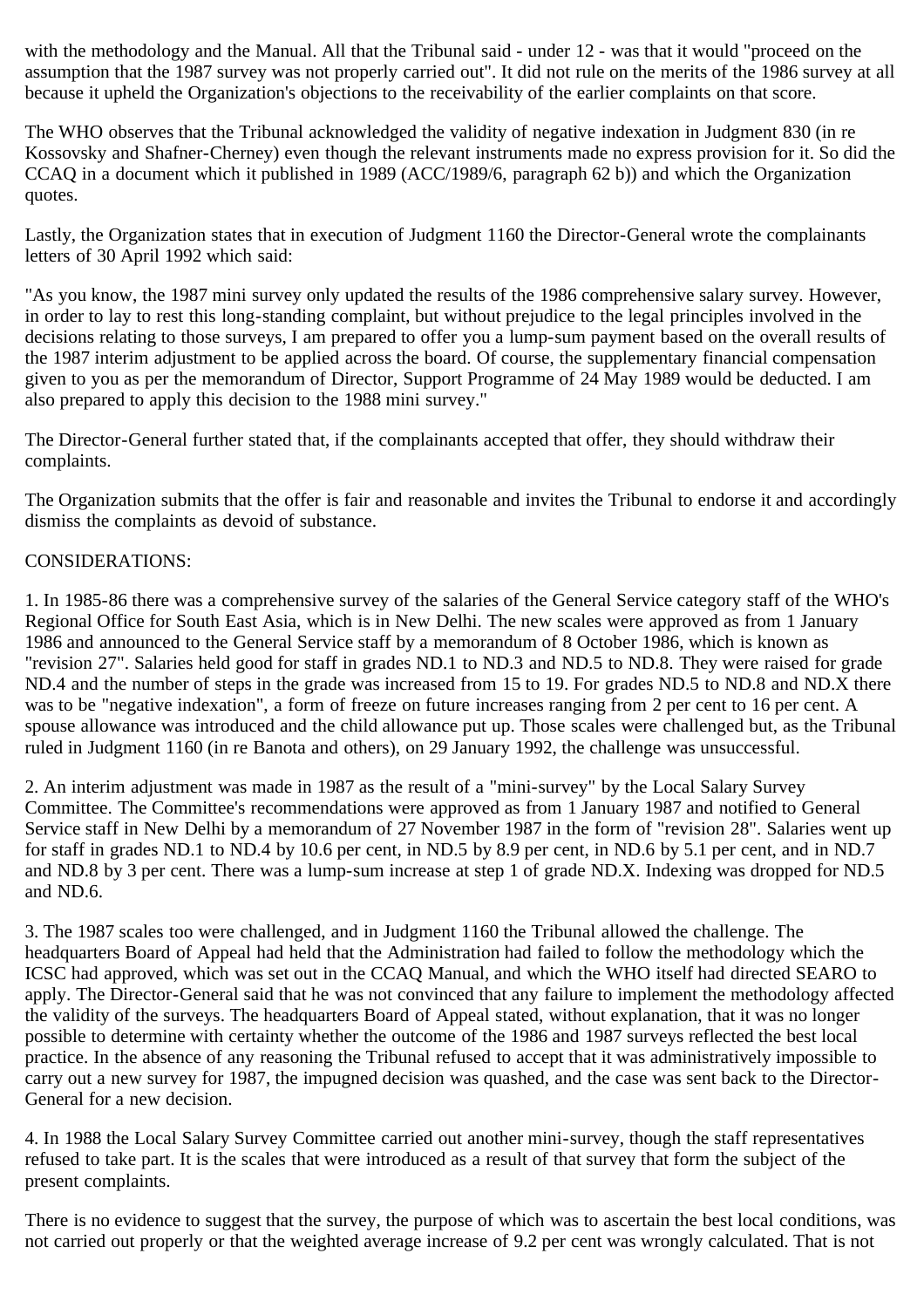what the complainants are alleging: what they are objecting to is the way in which the findings of the survey were applied to the salary scales.

5. What happened was that headquarters applied the 9.2 per cent increase to the 1987 scales for grades ND.1 to ND.6. Because of the residual negative indexation applied in 1986 the result in the higher grades would have been an increase of 0.9 per cent for grade ND.7 and none at all for ND.8 and ND.X. Headquarters therefore decided to grant instead a real increase of at least 3 per cent to grades ND.7, ND.8 and ND.X. That still left the top three grades with some residual negative indexation. All salaries were increased as from 1 April 1988 and paid, together with the arrears, in December 1988. The new scales were known as "revision 29".

6. According to the Organization, however, the Local Salary Survey Committee "insisted" on a different distribution by grade in order to eliminate all residual negative indexation for ND.7, ND.8 and ND.X. After some initial resistance headquarters granted the demand, again as from 1 April 1988, and the new scales were known as "revision 29, amendment 1". The increase for ND.1 to ND.6 was reduced to 8.9 per cent. The higher grades got 14 to 16 per cent and, when the negative indexation was subtracted, grade ND.7 got an effective 5.35 per cent and grade ND.8 got 4.6. Grade ND.X was adjusted accordingly. The number of steps in ND.5 and ND.6 was also increased from 17 to 18 and the number of steps for ND.7 and ND.8 from 17 and 16 respectively to 18. It is the decision the Director-General took on 12 July 1991 to uphold the scales in revision 29, amendment 1, that is the one impugned.

7. Five Regional Boards of Appeal heard internal appeals by 32 staff members against those scales and produced a joint report on 18 January 1990. The report set out certain guidelines laid down in the ICSC methodology and reproduced in Part II.D.5.3 of the CCAQ Manual. They were:

(a) that the number of steps in each grade should normally be 9 to 12 (paragraph 59 of the methodology):

(b) that the number of steps should normally remain unchanged from one comprehensive survey to another (paragraph 62);

(c) that the differential between steps in any grade should be from 3 to 5 per cent of step 1 (paragraph 62); and

(d) that the differential between grades should be from 15 to 35 per cent (paragraph 60).

The Boards held that revision 29, amendment 1, ignored those guidelines. The increase in the number of steps in grades ND.5 to ND.8 was in breach of the methodology and the Manual: the number should not have been increased at all. Parity between grades was upset. An average uniform increase was not granted to all General Service staff. The increases granted by revision 29 in December 1988 were dropped as from 1 April 1988, so that there was a decrease for ND.1 to ND.6 and increases for ND.7, ND.8 and ND.X, and no explanation had been given for the changes in percentages. There were several examples of staff who were drawing salaries less than staff junior to them both in length of service and in grade, and that was in breach of WHO Manual paragraph II.1.40.1, which prescribes equal pay for work of equal value. The problem of having staff at the top of their grade should - said the Committee - be handled otherwise than by increasing the number of steps, since that was again in breach of the methodology and the Manual. Lastly, if the number of steps in grade ND.8 was increased, then step 1 of grade ND.X ought to have been determined by reference to the last of those steps.

The Regional Boards accordingly recommended granting a uniform 9.2 per cent increase to all grades without negative indexation; restructuring the salary scales so that there was the same number of steps as before the 1988 survey; keeping the differentials between steps and between grades that both the methodology and Manual required; recalculating step 1 of grade ND.X by reference to the last step of ND.8; and reviewing salaries at ND.7 and granting additional steps to staff at that grade so that they should be paid the equivalent of at least one withingrade increment more than staff junior both in length of service and in grade.

8. The case was then referred to the headquarters Board of Appeal. In its report of 29 April 1991 that Board observed that because the situation had been unusual before the introduction of the new scales strict adherence to the rules was not possible. Earlier revisions had already created anomalies and the new one compounded them. The Board recommended amending the salary scales as from April 1988 to May 1989 so as to grant General Service staff a 9.2 per cent increase subject only to the negative indexation in force and paying them the difference between their actual pay and what they would have received had those amendments been in force all along. It recommended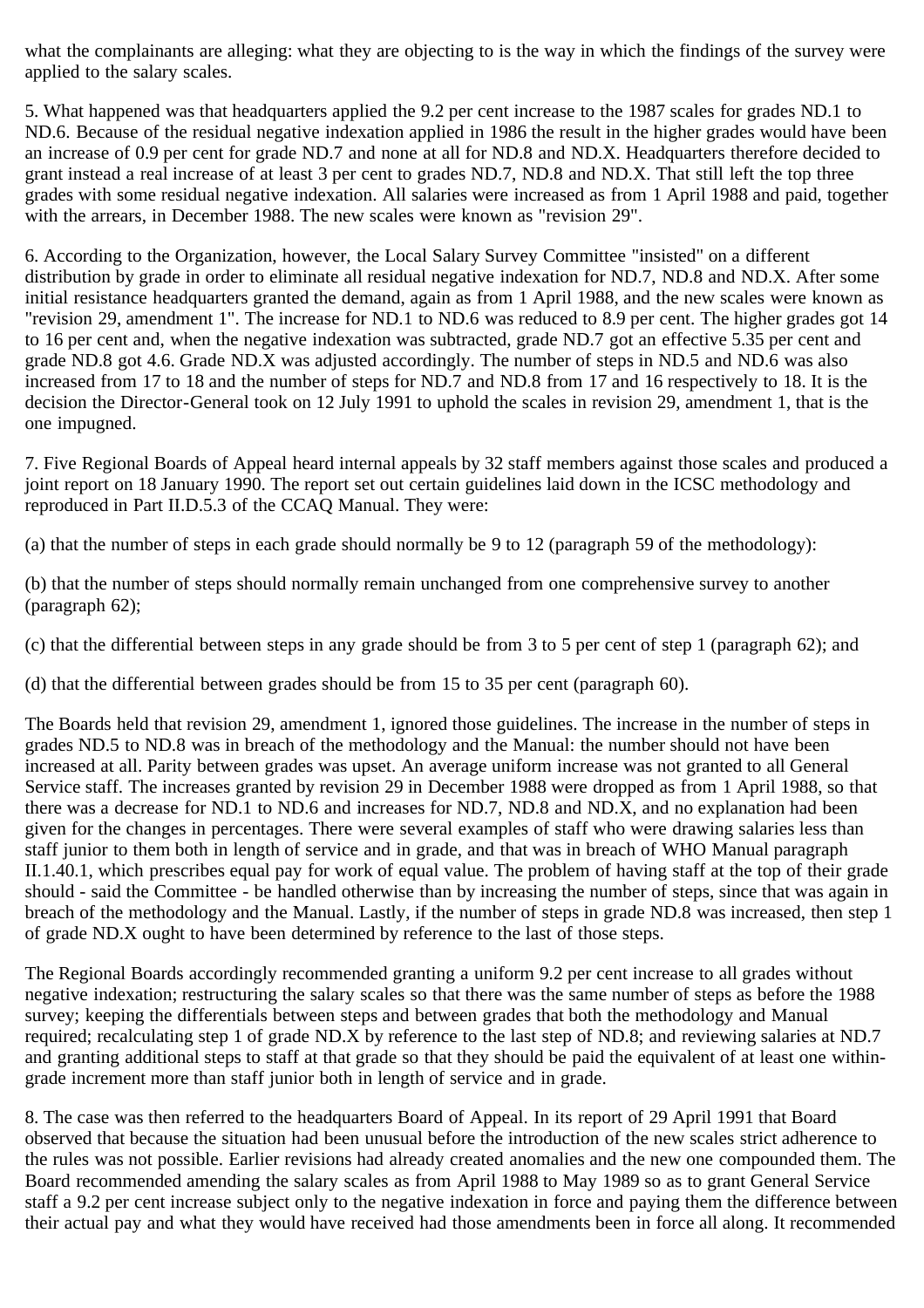paying costs and taking care in future not to use the findings of mini-surveys as a basis for structural change in scales; such change must follow a comprehensive survey.

9. In letters of 12 July 1991 to the complainants, which are the final decisions they are challenging, the Director-General said that though he understood the reasons for recommending the 9.2 per cent increase, the effect of it would be to the detriment of most General Service staff and so he did not accept it. He did, however, agree to awards of costs.

10. Each of the complainants is in grade ND.7. They submit a common statement of facts and arguments which they base on Mr. Bansal's case, and each of the other three complainants also submits a short statement showing how he himself fared under the 1988 scales. Succinctly stated, their five main pleas are the following.

(1) They plead breach of WHO Manual paragraph II.1.40.1, which embodies the principle of equal pay for work of equal value. (2) They allege failure to comply with the requirements of the methodology and the Manual in particular as to the number of steps and the differentials between steps and between grades. They submit that a uniform increase should be granted to all grades as a result of the mini-survey. (3) Mr. Bansal contends that, contrary to Staff Rule 1230.4, the composition of the headquarters Board of Appeal was not as he had asked. It is not clear whether the other three complainants are also putting forward similar contentions. (4) The complainants believe that the freezing of salaries was unlawful. (5) They allege personal prejudice.

The relief they seek is set out at the end of B above.

11. The powers of review that the Tribunal will exercise in this case are limited. It will not seek to determine whether the salary scales set by the Organization are appropriate for different grades and steps or what salary increases should be granted.

There are three points to be made at the outset. First, the only issue the Tribunal may entertain is whether the Director-General's confirmation of the increases shows any flaw. Secondly, it will consider only such aspects of the 1988 scales as directly affect the present complainants: it is essential to justice that a litigant be allowed to argue only his own particular case and not to put forward pleas that relate to the case of others. The third point is that a comprehensive survey was carried out, the findings were put into effect in new scales as from June 1989, and those scales have their own validity. It is utterly inappropriate for the Tribunal to embark on an examination of the structure of salary scales that are long out of date; besides it lacks the technical qualifications for doing so. So all it will do is make a ruling on the complaints now before it.

12. The complainants first plea is breach of Manual paragraph II.1.40.1 and the principle of equal pay for work of equal value. The corollary of that principle - and it is relevant to the complainants' case - is that where work is of greater value pay should be higher.

The complainants are not all in the same position.

Mr. Bansal joined the Organization on 12 November 1971 at ND.4. He was promoted to ND.5 in June 1978 and to ND.6 (now renumbered ND.7) in June 1983. He draws a comparison with Mr. Toteja, who joined on 25 November 1971 and was promoted to ND.6 in July 1980; with Mr. Gupta, who joined in December 1971 and was promoted to ND.5 (renumbered ND.6) in February 1983; and with Mr. Lakshminarayanan, who joined on 22 November 1971 and was promoted to ND.5 (renumbered ND.6) in May 1979. He submits that all three were junior to him in length of service and in grade, yet earned more than he, discounting one within-grade salary increase granted to him for meritorious service.

Mr. Chowdhary joined the Organization on 18 December 1968, was promoted to ND.6 in May 1979 and to ND.7 in October 1983. Mr. Harpalani joined on 15 October 1968, was promoted to ND.6 in May 1979 and to ND.7 in March 1985. Mr. Marwah joined on 28 July 1969, was promoted to ND.6 in August 1979 and to ND.7 in October 1983. All three of them had reached grade 7, step 9, by 1 March 1989.

They compare themselves with Mr. Dhawan, who joined the Organization on 9 July 1969 and was promoted to ND.6 in July 1979. He had reached ND.6, step 15, by February 1989 and was getting more salary than they. He was promoted to grade 7, step 10 - a step higher than the complainants' - in March 1989 and thereby got an even higher salary.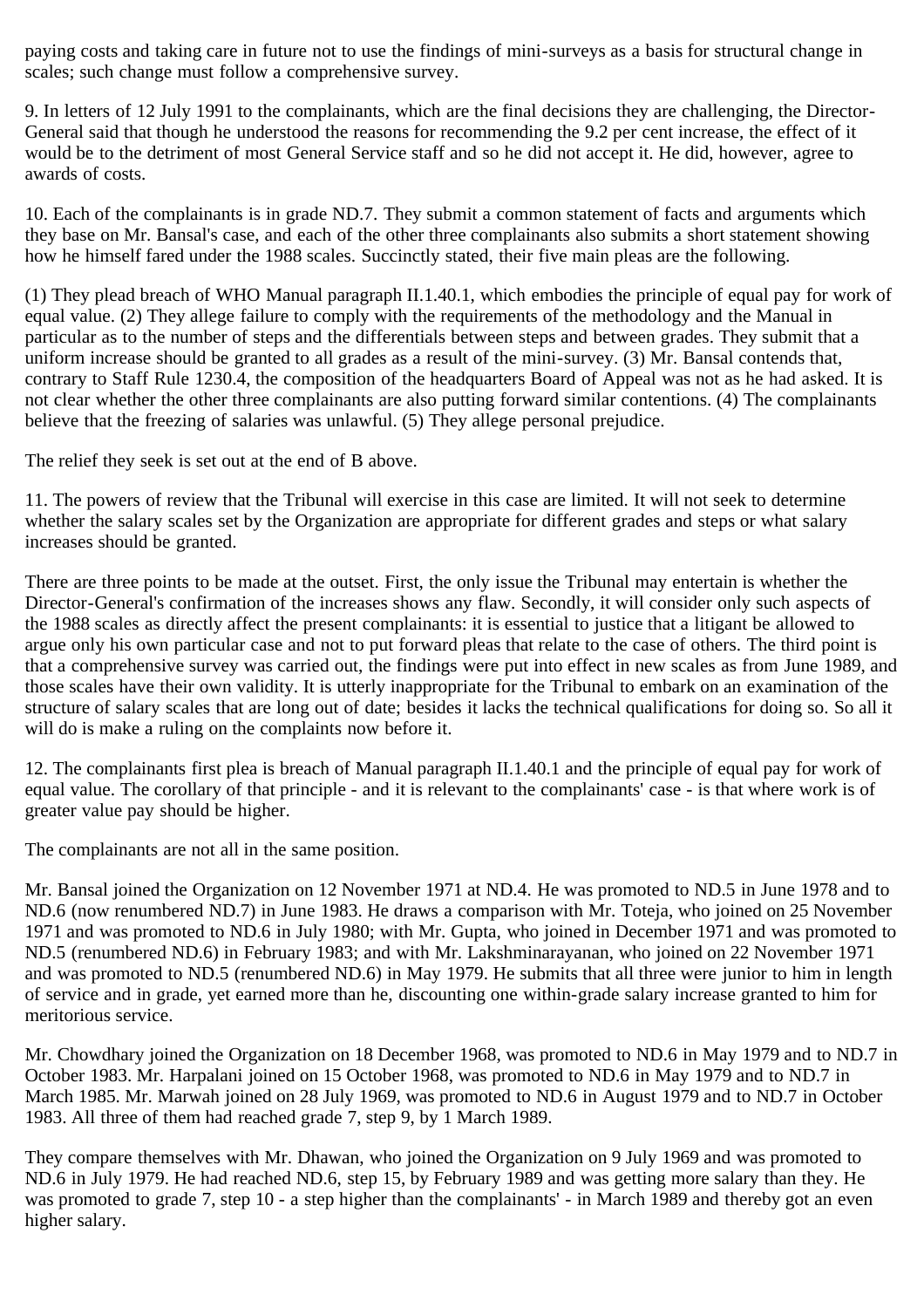Mr. Bansal was getting less salary than someone at a lower grade with less seniority. Mr. Chowdhary and Mr. Harpalani, too, were already in February 1989 getting less salary than someone at a lower grade with less seniority and as a result of his promotion in March 1989 were passed over in step by someone who had been promoted years later than they. The other official had slightly greater seniority, however, than Mr. Marwah.

13. The Organization acknowledges the anomaly and seeks to explain it away as the inevitable consequence of the partial freeze applied to pay at grades ND.7 and above at a time when the increase resulting from the mini-survey was applied fully to lower grades not affected by the freeze. It points out, too, that some General Service staff at headquarters in Geneva earn more than some staff in the Professional category. But that is not comparing like with like: there are two different categories and there is a different method of reckoning pay for each of them. Here there were staff members earning less than others who were junior in grade and had less seniority.

The Organization is wholly to blame for this odd result and has taken no action to put things right. Manual paragraph II.1.40.1 holds good within a single category of staff: matters relating to step increases or salary must depend on the quality of officials' services, not on improper changes by the Organization in its rules.

Salary scales for a particular category which did not take that situation into account were in breach of the Manual paragraph II.1.40.1. True, the Regional Boards of Appeal recommended reviewing pay by granting an additional step so that the difference in pay for staff junior in grade and service should be equivalent to at least one yearly within-grade increment. But that solution might have led to other anomalies as unwelcome as the ones which it was the purpose to remove. The Organization shall therefore pay Mr. Bansal, Mr. Chowdhary and Mr. Harpalani damages equivalent in each case to the amount of one within-grade salary increase for a period of one year under the scales as set out in revision 29, amendment 1. No such award is made to Mr. Marwah, however, since he did not have greater seniority than the official whose case he gives by way of comparison.

14. The complainants' second plea is failure to observe the methodology and the CCAQ Manual. The methodology serves as a guide in relating General Service salary scales to the best prevailing conditions of employment in the locality. The intention is to ensure flexibility, although the degree of flexibility of course has its limits and, as was said in 11 above, the Tribunal will not review salary scales beyond the context of the present complaints.

15. In point of fact no breach of the methodology which the complainants rely on caused them injury. The increase in the number of steps in their grade from 15 to 18 did not affect them during the period of application of the scales since they were all at step 9 and there was no objection anyway to increasing the number of steps as a result of the next comprehensive survey, in 1989. The differentials between steps in their grade were constant throughout and were not reduced. Moreover, any changes in the inter-grade differential were due to increases in salary that were well above the weighted average increase of 9.2 per cent and were therefore to their advantage.

The conclusion is that there is no call for any further consideration of the way in which the methodology was applied. Whatever the wisdom of making structural change after a mini-survey, it is not necessary to order any changes in the structure of the pay scales as they applied to the complainants.

16. The complainants contend that there should have been a "single across-the-board percentage" increase because the 1988 scales were the outcome of a mini-survey. They cite paragraph 72(c) of the methodology, which says that "the movement of outside salaries should normally be expressed as a single percentage which would not affect intergrade and step relatives", and paragraph V.I.A.6 of the CCAQ Manual, which provides that "salary increases based on a mini-survey would normally be in the form of a single across-the-board percentage ... which would not affect intergrade and interstep differentials".

The argument is mistaken. As the Manual itself says in paragraph V.2, what applies "normally" need not apply in the circumstances of a particular survey if it runs counter to the fundamental purpose of continuing to reflect the best prevailing conditions in the locality.

17. What the complainants want is an increase of 9.2 per cent without negative indexation.

That is precluded because the decision of 1986 which introduced negative indexation held good at the material time and its residual effects were still being felt. If there had been an "across-the-board" increase of 9.2 per cent that took account of negative indexation - as it would have had to - the complainants would have got an increase of only 0.9 per cent. Since under the scales in revision 29, amendment 1, they were entitled to 14 per cent and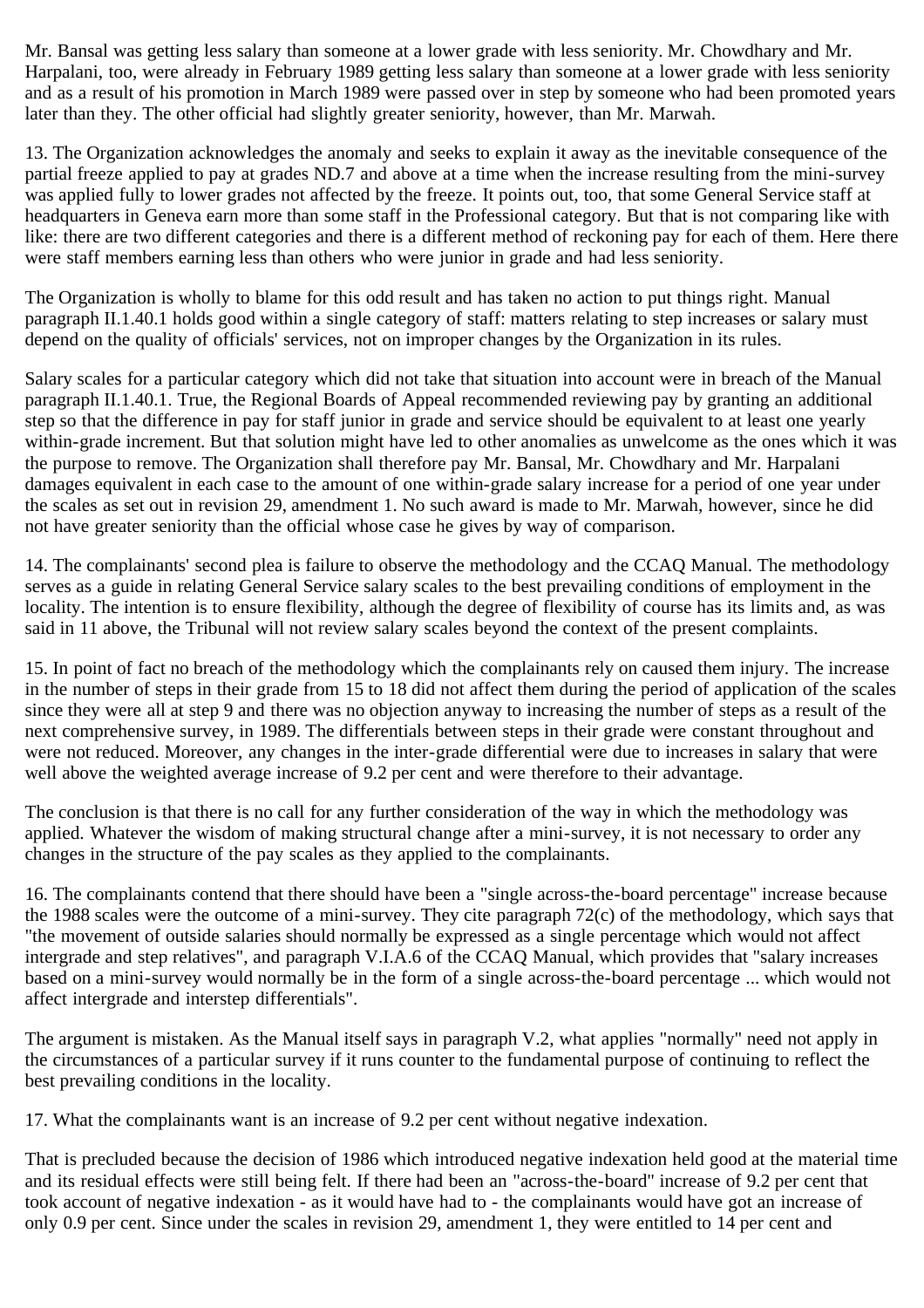received an actual 5.35 per cent increase, they have no valid objection to the way in which the percentage increase was applied to them.

18. The third plea relates to Mr. Bansal alone. Although the other three complainants have adopted his brief as their own, only he produces items of evidence to show that he sought to exercise his rights under Staff Rule 1230.4 as to the membership of the headquarters Board of Appeal.

Article XI of the Staff Regulations provides that the Director-General "shall establish administrative machinery with staff participation to advise him in case of any appeal by a staff member against an administrative decision". Rule 1230.4 says that the headquarters Board of Appeal shall consist of five members having equal votes and provides:

"The staff member appealing to the Board shall have the right to object to not more than two members, whether appointed by the Director-General or drawn from the staff panel. ... If objection is raised against members appointed by the Director-General, they shall be replaced by alternative or substitute members appointed by the Director-General."

19. The secretary of the headquarters Board informed Mr. Bansal by a letter of 12 June 1990 of the proposed composition of the panel that was to hear his appeal and said who were to be the alternate members if he exercised his right of objection to not more than two members. By a letter dated 9 July 1990 Mr. Bansal asked for two changes in the proposed membership, one being the Chairman and the other an alternate member appointed by the Director-General. On 17 October the secretary of headquarters Board of Appeal wrote to Mr. Bansal referring to the large number of cases on the subject, saying that he was the only appellant to ask for changes of membership, pointing out that it would mean setting up a separate board for his appeal, and asking him to waive his request. He never did so. The Director-General wrote to him on 12 July 1991 enclosing a copy of the Board's report, and he replied on 2 August 1991 to say that the composition of the Board had not been what he had asked for. The Director-General's reply of 1 October 1991 was that he had failed to show that the joinder of his case with others was prejudicial or that any of his pleas had been ignored and the decision in the letter of 12 July 1991 was confirmed.

20. There was thus a serious flaw in the internal appeals procedure. The right to object to the composition of the Board without having to show cause affords an important safeguard for the staff member by conferring on him a limited veto in determining who is to hear his appeal and make recommendations on his case. Since Mr. Bansal did not express willingness to waive that right there was no choice for the Board but to respect it. It is no answer that it is not for the Organization to defend the Board because it is a completely independent body. The issue is whether the Director-General was entitled to treat the Board's report as being in accordance with the rules and the report itself discloses that the rights of some appellants, one of whom was Mr. Bansal, had been ignored.

The Director-General has a duty to enforce the rules. He knew of the breach and should have rejected the report insofar as it concerned those who objected to it as not being in accordance with those rules: he was not entitled to proceed as if no breach had occurred. Since Mr. Bansal's plea under this head is sound he is entitled to redress. The Tribunal does not, however, consider it appropriate to rescind the Director-General's decision, but orders instead under Article VIII of its Statute the award of compensation to Mr. Bansal for the injury caused to him in the sum of \$250.

21. The Organization has made an offer in an attempt to settle the dispute over the 1987 salary scales. The Tribunal will not take up the issue, which is not material to the present complaints.

22. Since the complainants succeed in part they are entitled to awards of costs.

23. The applications to intervene, which are receivable under Article 17 of the Rules of Court, are allowed: the interveners have the same rights as the complainants themselves insofar as they are in like case in law and in fact.

DECISION:

For the above reasons,

1. The Organization shall pay to Mr. Bansal, Mr. Chowdhary and Mr. Harpalani the equivalent of one within-grade salary increment at grade ND.7 for one year as provided for under the scales set out in revision 29, amendment 1.